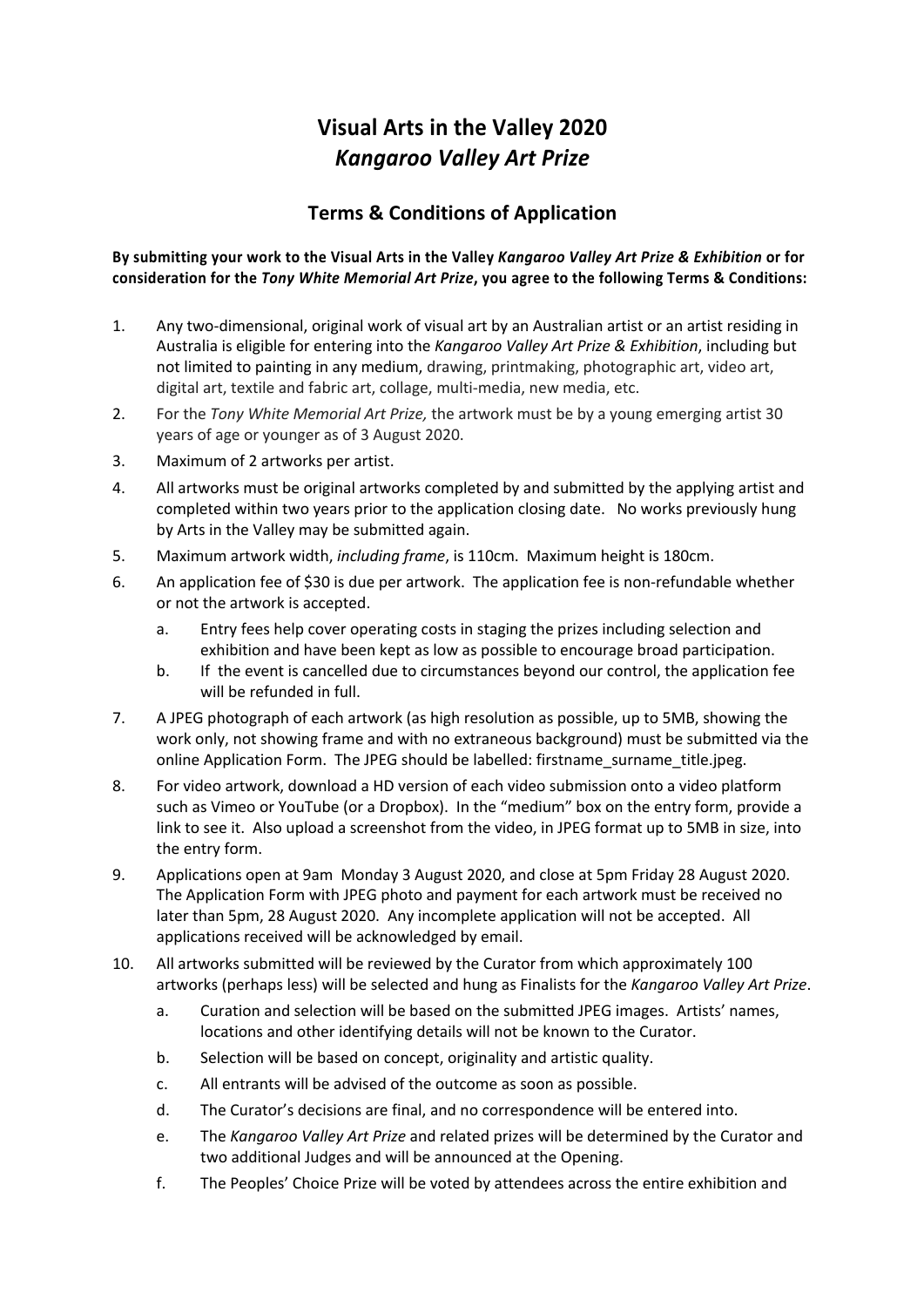will be announced at noon of the final day of the exhibitions.

- 11. All selected artworks must be framed, or on stretched gallery canvas or other support system, ready for wall hanging. Exception for video works, which will be discussed with the artist after acceptance, with all video equipment being the responsibility of the artist.
	- a. All artworks must be fitted with two D-rings, ~50mm from the top of the artwork, on the back of the frame or stretcher. *Do not* attach string or wire to these D-rings.
	- b. If you wish to add string for the ease of buyers, do so on separate D-rings *below* the hanging D-rings.
	- c. Frames should be appropriate for the value of the work and should be finished with glued backing paper and framing tape.
	- d. No wet artwork will be accepted.
	- e. Name of the artist, title, medium, size (H x W in centimeters), date completed, sale price and (if represented by a commercial gallery) name of the gallery are to be shown clearly on the back of each accepted artwork.
	- f. Arts in the Valley reserves the right to reject any artworks on delivery if not appropriately prepared for gallery hanging as per the above requirements.
- 12. Artists of accepted artworks are responsible for the delivery of their art to the exhibition site:
	- a. Delivery may be made in person or arranged by courier of your choice (ask fellow artists for advice; not all couriers are the same and not all deliver directly to Kangaroo Valley) to the Kangaroo Valley Hall, 177 Moss Vale Rd, Kangaroo Valley NSW 2577 on Wednesday 30 September between 9am to 5pm. The office will not be open or staffed other than during those times. No artwork delivered after 5:00pm Wednesday 30 September will be accepted.
	- b. Delivery may also be made by via Australia Post, to arrive at the Kangaroo Valley Post Office no later than Wednesday 30 September, addressed to Visual Arts in the Valley, PO Box 6114, Kangaroo Valley NSW 2577. No artwork arriving later than Wednesday 30 September will be accepted.
	- c. If you experience any difficulties, please contact the Director, Gary Moore, at visualartsinthevalley@outlook.com.
- 13. Insurance of each artwork at Kangaroo Valley Hall, in transit to and from the Hall, and during installation and removal, including shipping or posting is the artist's responsibility. Arts in the Valley does not have an accidental and malicious damage insurance policy to cover artworks. All such risks remain with the artist at all times, irrespective of whether the artwork is being handled by a member of the exhibition staff. All reasonable care will be taken by Arts in the Valley.
- 14. All artwork accepted for the *Kangaroo Valley Art Prize* and related prizes must be exclusively for sale by Arts in the Valley and will be offered for sale during the Exhibition and online until the end of October 2020:
	- a. The artist sets the listed gross sale price.
	- b. All listed sale prices included our 25% commission. For artworks sold, the commission of 25% (incl our GST) will be deducted from the sale price and 75% returned to the artist.
	- c. Commissions help cover operating costs in staging the exhibition and have been kept as low as possible in order to return maximum profit to the artist.
	- d. For artists represented by a professional gallery, special conditions may be determined and will be discussed with the artist.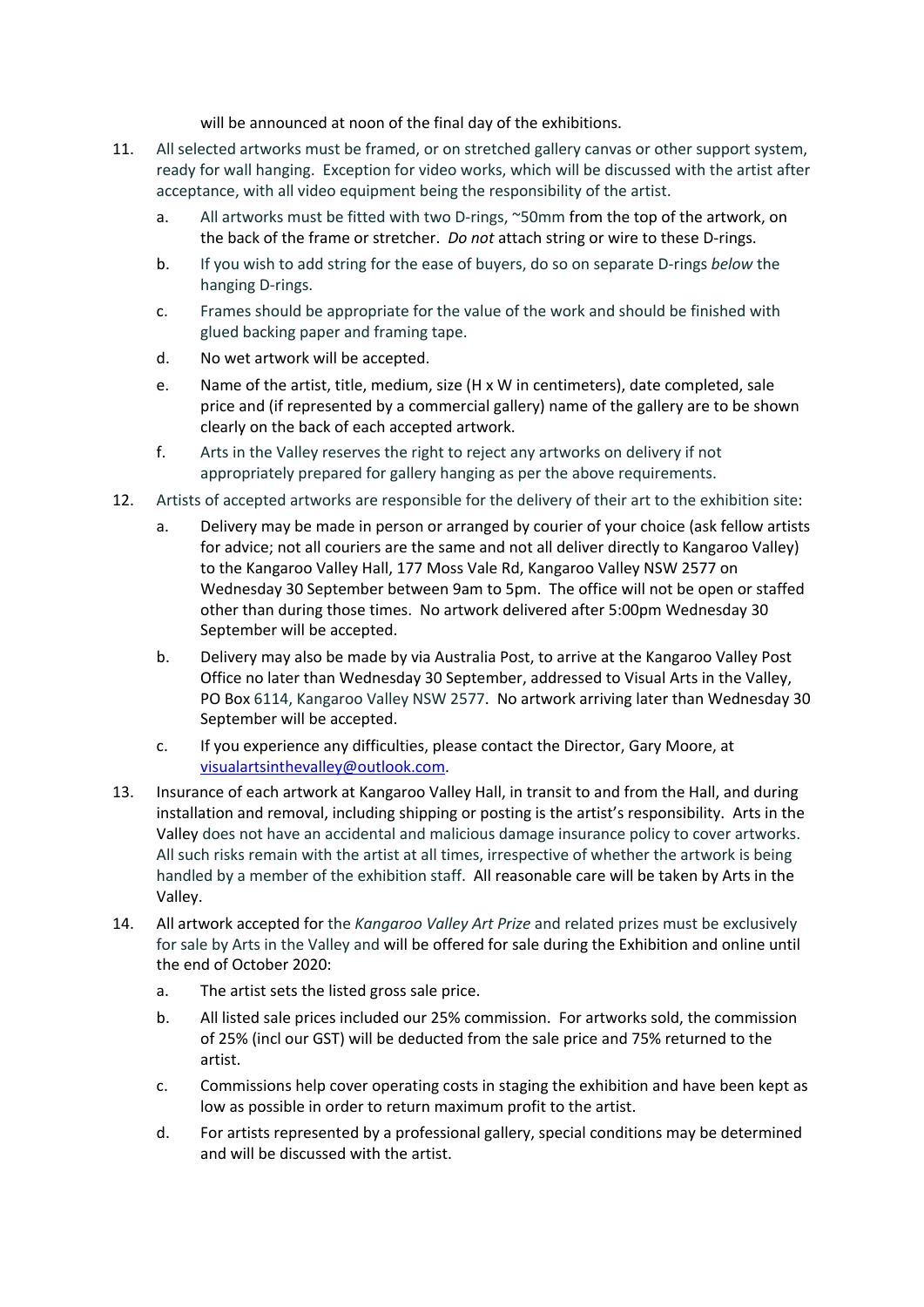- e. Where an artist is registered for GST (please advise with your application), 10% GST is taken to be included in your listed sale price. If registered, the artist is responsible for paying their GST on their proceeds to the ATO.
- f. For artwork accepted into the *Kangaroo Valley Art Prize* and related prizes, from the time we receive your application until the end of October 2020, the artwork is for sale exclusively by Arts in the Valley. If any of your exhibited artwork sells during this period, the commission is payable to Arts in the Valley. This clause operates equally for represented and unrepresented artists.
- g. All exhibited artworks will continue to be available exclusively for online sale by Arts in the Valley until 31 October 2020.
- h. If any if your accepted artworks sell online during this extended time, the artist will be contacted so you can make arrangements with the purchaser for delivery. Packaging costs are the responsibility of the artist; delivery costs are the responsibility of the purchaser.
- 15. All artworks not sold during the Exhibition are to be collected by the exhibiting artist or authorised representative from the Kangaroo Valley Hall on Monday 5 October between 2:30- 5pm, Tuesday 2 October between 9am-12noon, or from the Show Office at the adjacent Kangaroo Valley Showgrounds *by appointment* on Saturday or Sunday 10-11 October.
	- a. Any artwork held beyond Sunday 11 October will incur a \$10/day storage charge until collected.
	- b. Artworks requiring packaging for pick-up will incur a \$20 packaging and handling fee, more if special conditions, time or materials apply. In all cases, original packing materials will be retained and used for re-packaging whereever possible. This fee will be invoiced directly to the artist or, in the case of another artwork being sold, will be deducted from the account to the artist.
	- c. Artworks to be returned via Australia Post will incur a \$20 packaging and handling fee, plus postage, more if any special conditions, time or materials apply. This fee will be added COD via AusPost at the time of posting.
	- d. Artists who wish work packaged for pick-up or posting should clearly label their original packing materials so the same materials can be used to repack unsold works. The organisers will aim to repack works in original packing materials as this can be crucial for insurance claims.
	- e. Visual ID will be required for the collection of unsold artworks.
	- f. Artworks may be sold to the end of the Exhibition on 5 October and online after that. Please check the online gallery shop at www.artsinthevalley.net.au/gallery to see if your work(s) have sold before preparing to collect your work.
	- g. Anyone collecting artwork on behalf of the artist must provide written evidence of their authority to collect the work(s) and proof of their ID for the artwork to be released.
	- h. If a courier is collecting your artwork, please advise our Manager of the name of the authorised courier at info@artsinthevalley.net.au.
	- i. Any arrangement outside of these times must be agreed in writing with the Director, Gary Moore, via email at visualartsinthevalley@outlook.com.
- 16. Visual Arts in the Valley wishes to encourage all artists to enter, including regional, city and interstate artists. We will therefore do whatever we can within reason to assist you in delivery and collection.
- 17. Arts in the Valley will account to the artist for sold artworks by 16 October 2020, and within two weeks of any subsequent online sales.
- 18. Arts in the Valley reserves the right to have accepted artwork and any images of artwork in